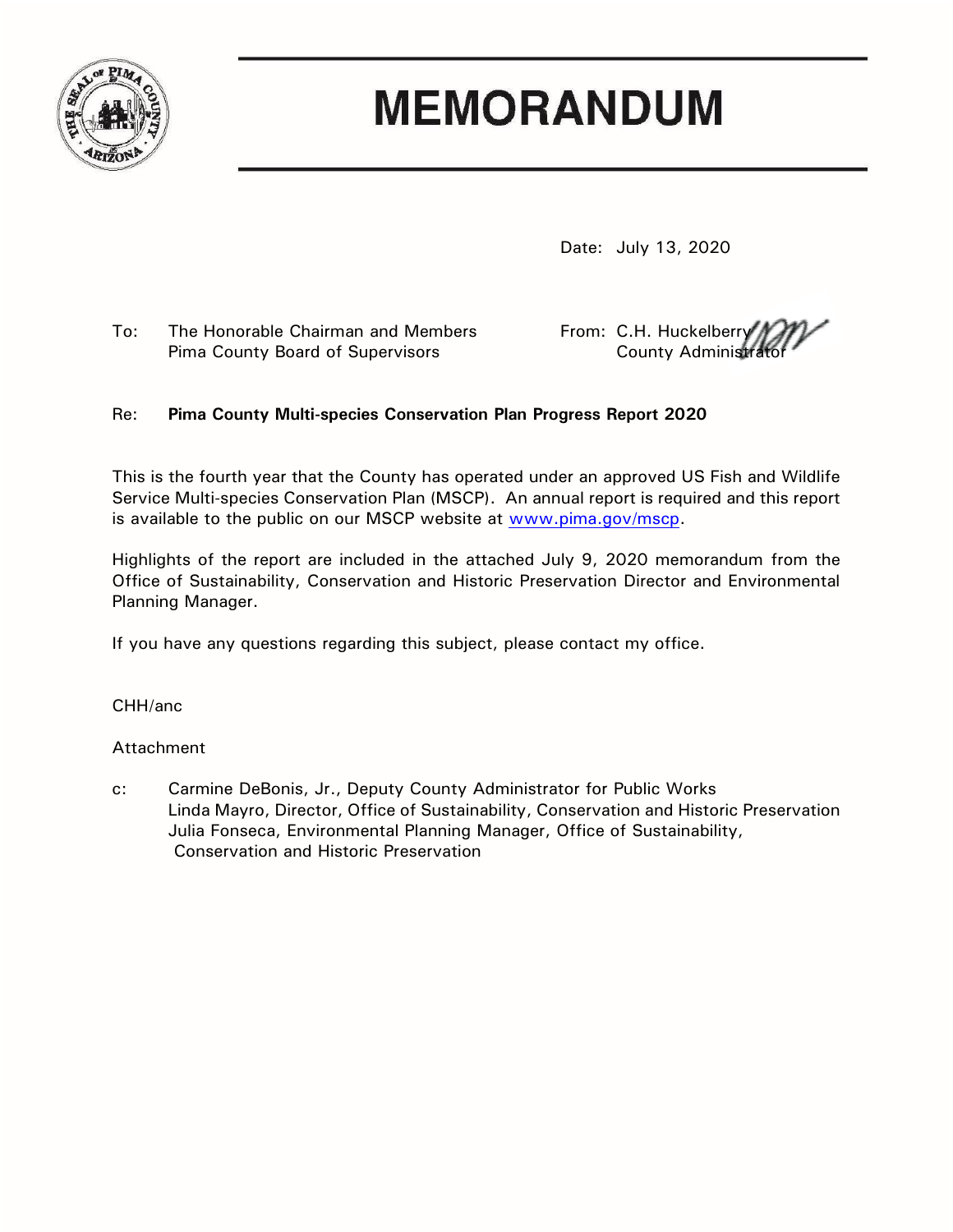

**Date:** July 9, 2020

**To:** C.H. Huckelberry, County Administrator

**From:** Linda Mayro, Director<sup>////</sup> Julia Fonseca, Environmental Planning Manager

# **RE: Pima County Multi-species Conservation Plan (MSCP) Progress Report - 2020**

\_\_\_\_\_\_\_\_\_\_\_\_\_\_\_\_\_\_\_\_\_\_\_\_\_\_\_\_\_\_\_\_\_\_\_\_\_\_\_\_\_\_\_\_\_\_\_\_\_\_\_\_\_\_\_\_\_\_\_\_\_\_\_\_\_\_\_\_\_\_\_\_\_\_\_

In this fourth year of the Multi-species Conservation Plan activities, we have much progress to report. U. S. Fish and Wildlife Service (USFWS) has approved our annual report, which will be made available to the public on the MSCP webpage at www.pima.gov/mscp. Attachment A is an executive summary that provides further detail.

The Section 10 permit is proving useful in public and private development:

- The Section 10 permit covered impacts of 52 private development projects in 2019. A total of 220 private projects have received coverage to date.
- The MSCP has covered a total of 164 Capital Improvement Projects completed by the permittees to date.
- MSCP mitigation provided this year also streamlined compliance with Pima County's Native Plant Preservation for two private developments.
- MSCP mitigation also streamlined ESA compliance for three Army Corps of Engineers permits issued to the Regional Flood Control District completed during 2019.

We are helping maintain and restore species and their habitats:

- Species are still inhabiting the land. Staff made 623 separate observations on Covered Species; these were reported to the Arizona Game and Fish Department.
- The public is enjoying the endangered Gila topminnow and Huachuca water umbel at the Mission Garden.
- A stream of Pima County's M Diamond Ranch received Gila topminnow.
- U.S. Fish and Wildlife Service has approved a plan to augment populations of covered aquatic species on County parks and preserves.
- The Regional Flood Control District reported that 94.5% of applicants avoided impacting regulated riparian habitat.

We are caring for County parks and preserves:

• Pima County staff, contractors, and volunteers mechanically removed or chemically treated approximately 1,470 acres of buffelgrass on County preserve lands.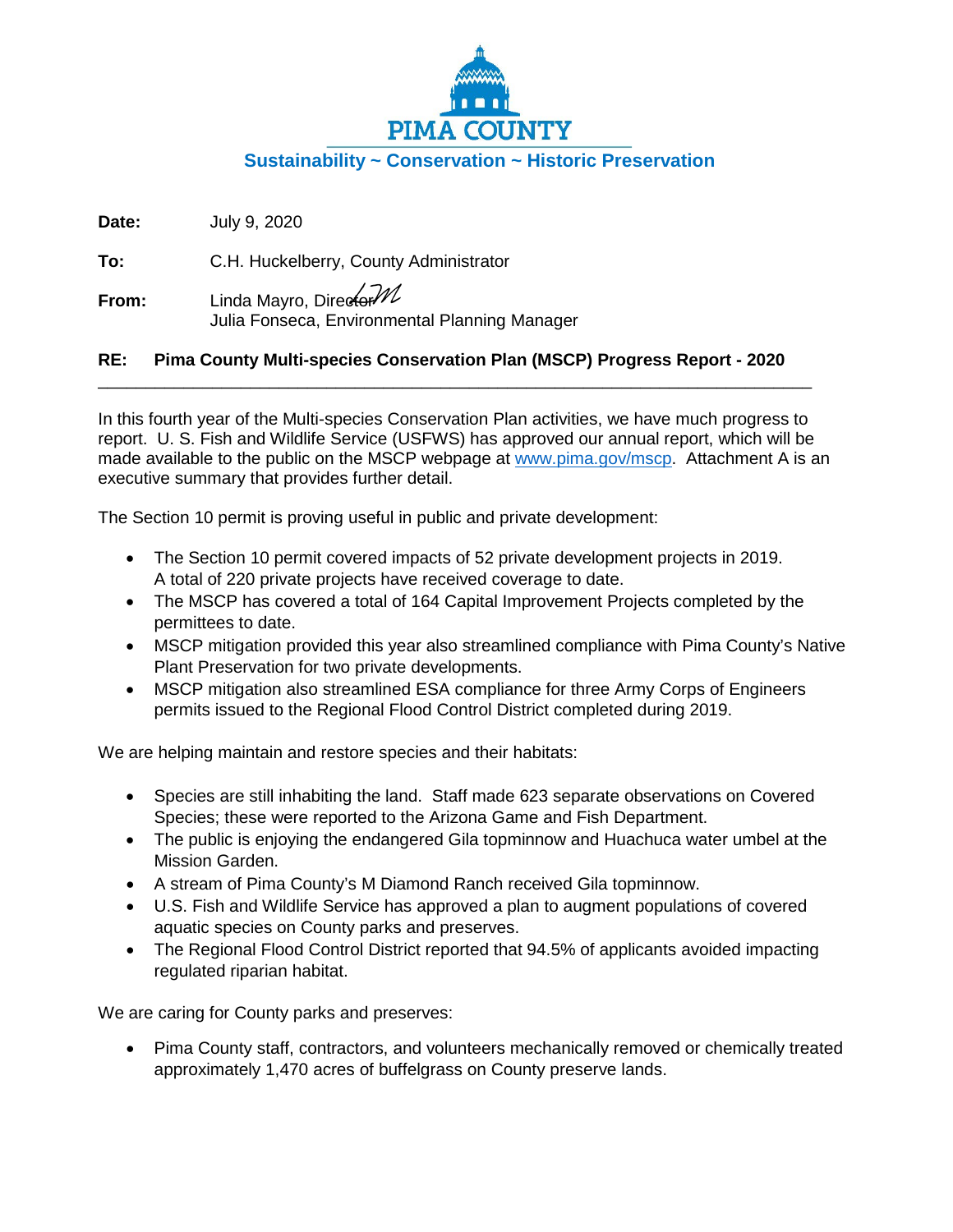# To: C.H. Huckelberry, County Administrator **Subject: Pima County Multi-Species Conservation Plan (MSCP) Progress Report - 2020** Date: July 9, 2020

Page 2

- Tucson Audubon Society and the National Park Service established 21 plots where we will monitor vegetation and soils on County preserve lands.
- USFWS approved the methods by which we will monitor upland habitat, water resources, landscape pattern change, invasive aquatic and plant species, off-highway vehicles, and climate affecting County preserves.
- We are working with stakeholders on a new management plan for the Cienega Creek Natural Preserve and portions of Colossal Cave Park that serve as mitigation lands.
- We are working with the Arizona State Land Department to renew our annual permit to conduct ecological monitoring on County held grazing leases.

# **Summary**

Pima County is fulfilling the terms of the Section 10 permit to the satisfaction of the U.S. Fish and Wildlife Service. County and private construction projects are benefitting from the existence of the Section 10 permit in terms of reduced costs and elimination of potential delays due to the presence of federally listed species. New knowledge from monitoring of species and their habitats on County conservation lands is helping land managers and wildlife agencies to better manage these lands for a broad range of stakeholder interests.

Cc: Carmine DeBonis, Deputy County Administrator, Public Works Suzanne Shields, Director, Regional Flood Control District Chris Cawein, Director, Natural Resources Parks & Recreation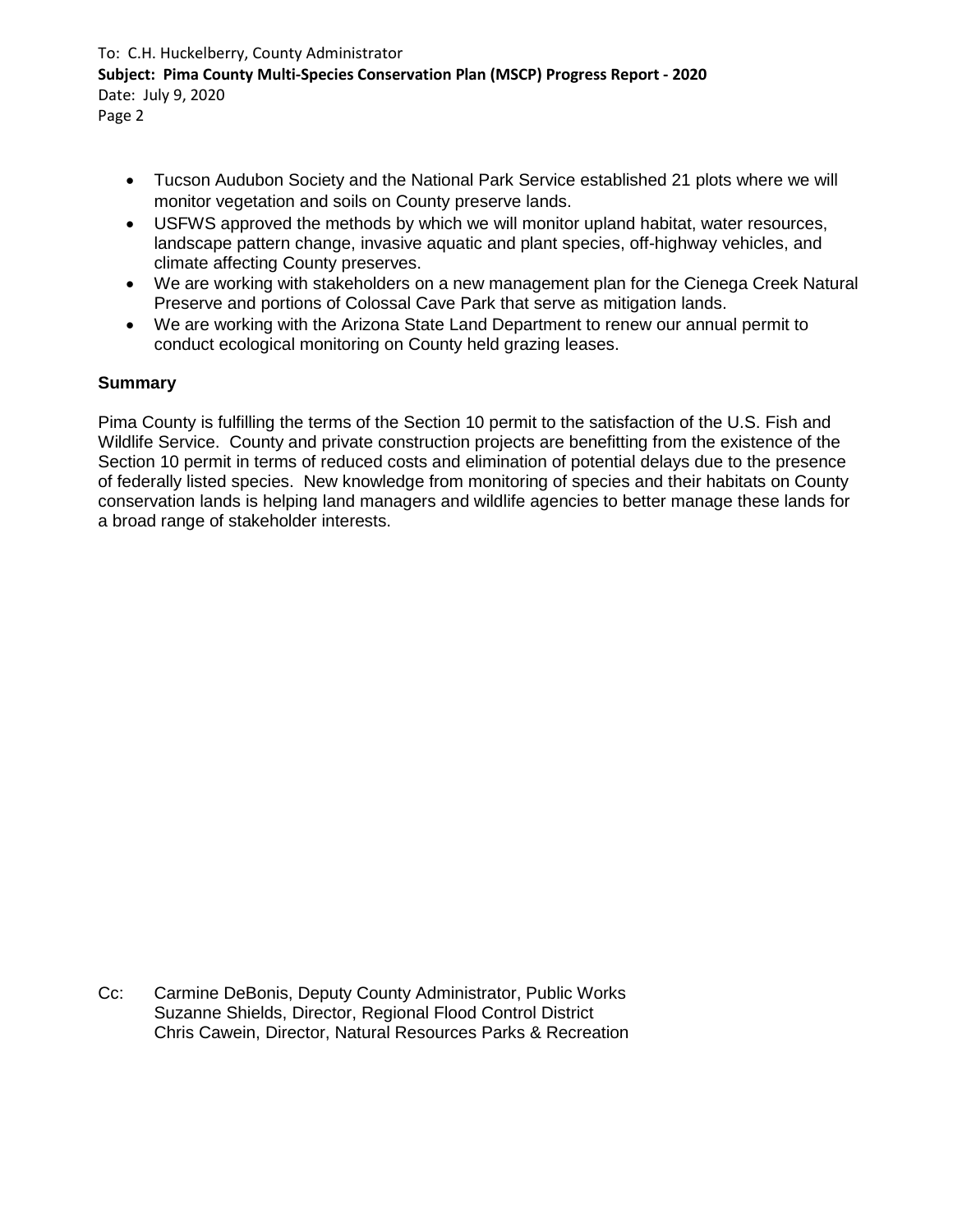To: C.H. Huckelberry, County Administrator **Subject: Pima County Multi-Species Conservation Plan (MSCP) Progress Report - 2020** Date: July 9, 2020 Page 3

# **Attachment A**

**MSCP Progress Report Executive Summary**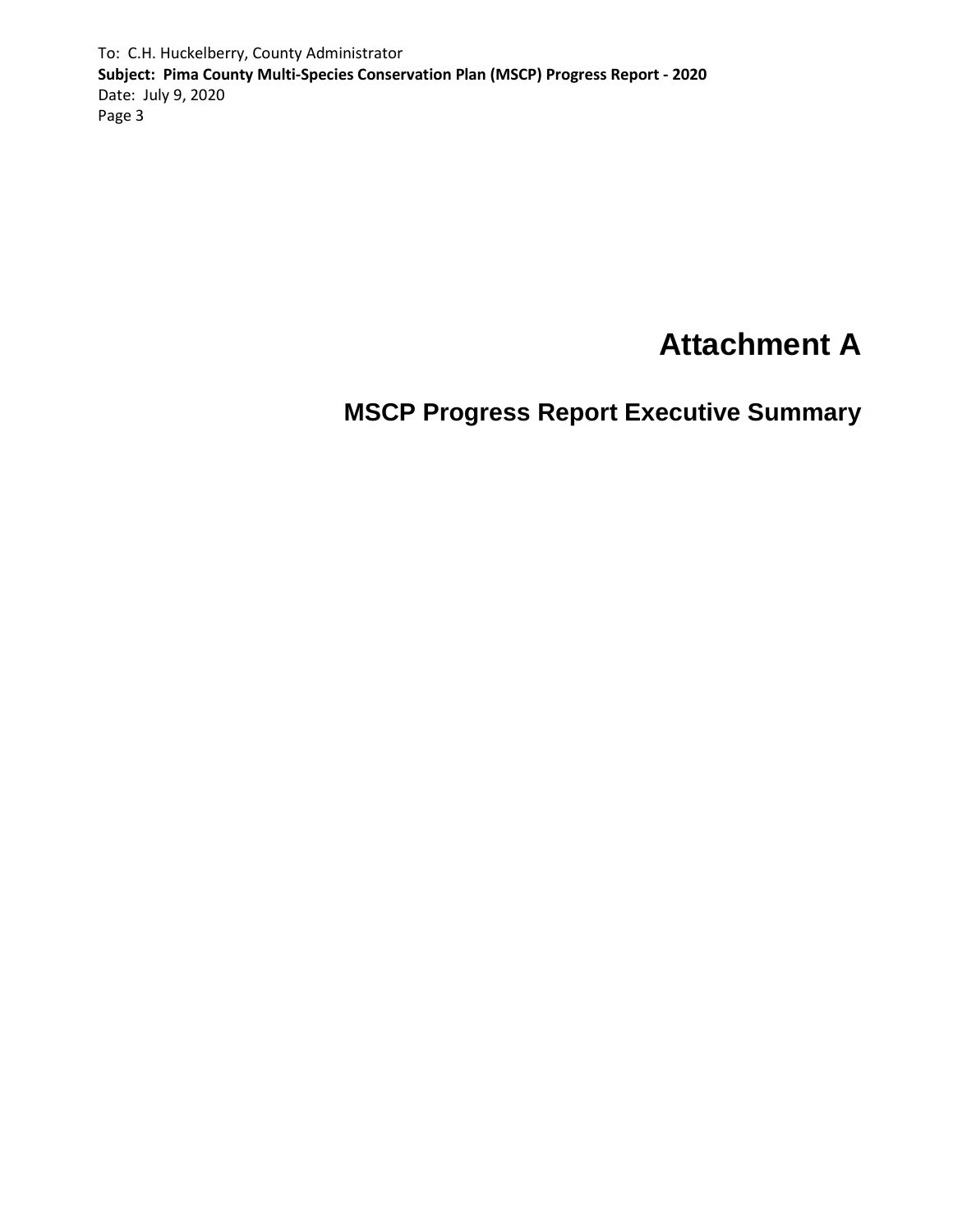# **Executive Summary**

Calendar year 2019 represents the fourth annual report for Pima County's Multi-Species Conservation Plan (MSCP). The MSCP represents the vehicle by which the County and certain developers may comply with the US Endangered Species Act (via Section 10(a)(1)(B) Incidental Take permit issued July 2016). Pima County and the Regional Flood Control District are joint permittees.

The Section 10 permit authorizes activities that may incidentally harm 44 species (i.e., Covered Species), otherwise known as "take." Under this permit, the currency used to estimate take is acres of land impacted. Up to 36,000 acres of take is authorized for a period of up to 30 years, in exchange for avoidance, minimization and mitigation measures detailed in the MSCP. The reporting period for the annual report submitted March 1, 2020 is January 1-December 31, 2019.

# **Take and Mitigation**

The table and figures below summarize the number of projects and acres of impact and required mitigation for covered activities under the incidental take permit. Mitigation obligations are quantified using the acreage of Capital Improvement Projects (CIP) and private projects that acquired a Certificate of Coverage (CofCov).

| Table S1. Number of covered projects requiring mitigation, and acres of covered impacts and |
|---------------------------------------------------------------------------------------------|
| obligated mitigation by category for calendar year 2019.                                    |

|               | # of Projects Mitigated | <b>Total Take</b> | <b>Obligated Mitigation</b> |
|---------------|-------------------------|-------------------|-----------------------------|
| <b>CIP</b>    |                         | 59.9 acres        | 292.6 acres                 |
| <b>CofCov</b> |                         | 137 acres         | 475.1 acres                 |
| 2019 Total    |                         | 196.9 acres       | 767.7 acres                 |



**authorizes up to a total of 36,000 acres of take, shown by dashed red line. Graph of cumulative obligated and allocated mitigation credit by year, 2016-2019 (right).**